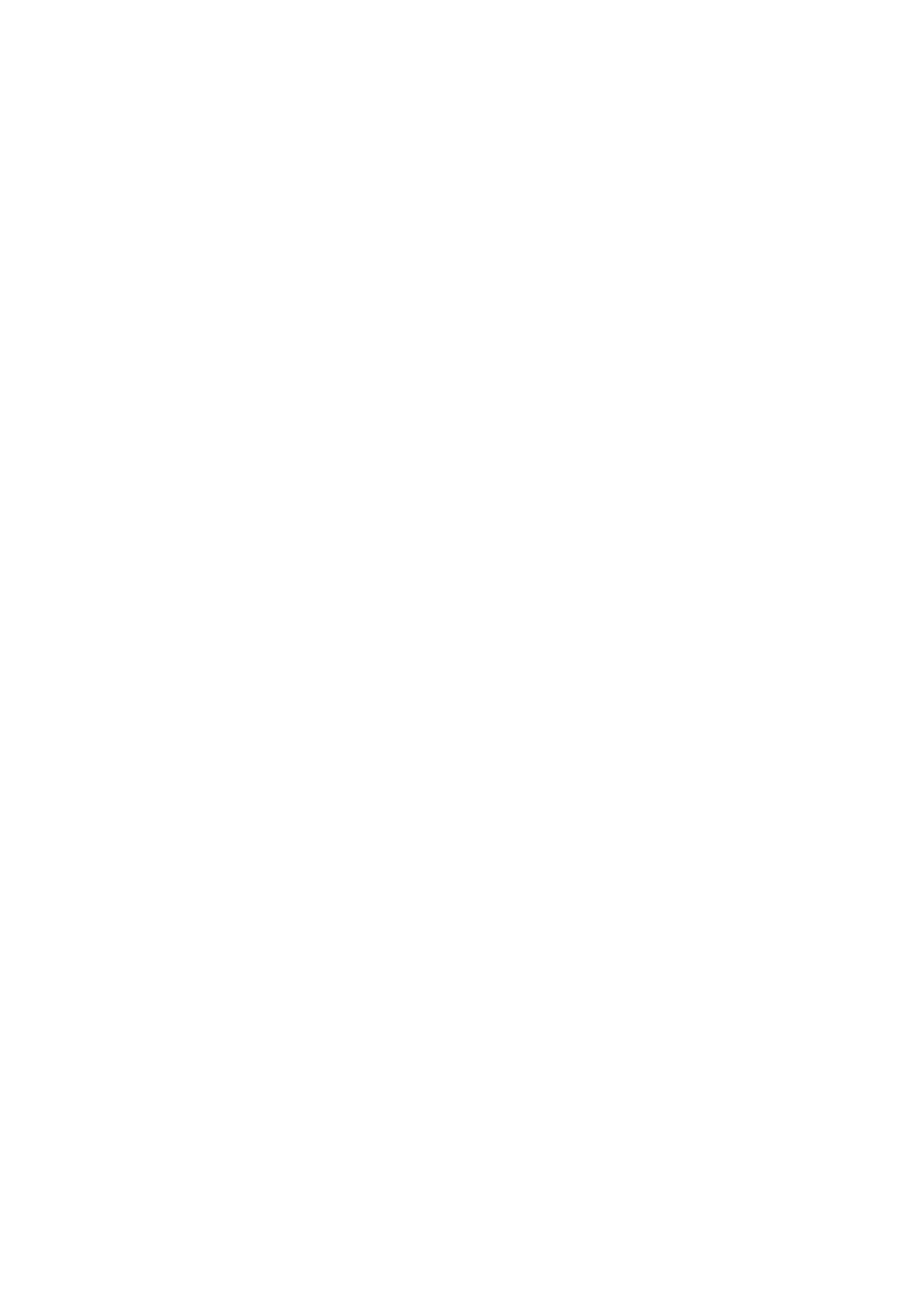# **TABLE OF CONTENTS 14 NOVEMBER 2019**

| <b>Business</b><br>Page No. |     |                                                                |   |  |
|-----------------------------|-----|----------------------------------------------------------------|---|--|
|                             |     |                                                                |   |  |
| 1.                          |     | <b>Meeting Conduct</b>                                         | 5 |  |
|                             |     | 1.1 Director of Strategy and Governance Welcome                |   |  |
|                             |     | 1.2 Apologies                                                  |   |  |
|                             |     | 1.3 Address by Deputy Mayor                                    |   |  |
|                             |     | 1.4 Declaration of Tawa Community Board Members Elect          |   |  |
|                             |     | 1.5 General Explanation by Director of Strategy and Governance |   |  |
| 2.                          |     | <b>Reports</b>                                                 |   |  |
|                             | 2.1 | <b>Election of Chair and Deputy Chair</b>                      | 7 |  |
|                             | 2.2 | <b>Setting of the First Ordinary Meeting</b>                   | 8 |  |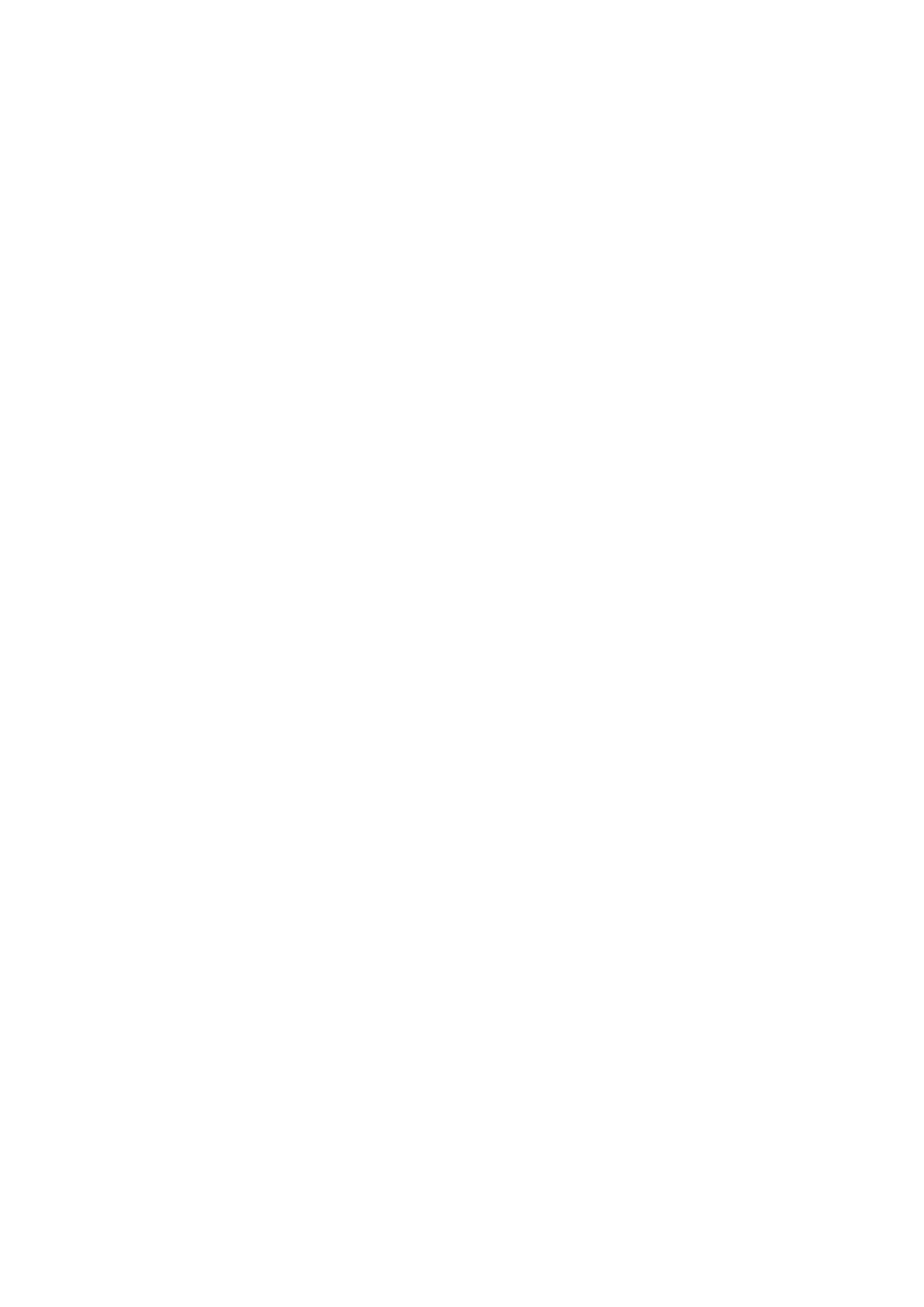## **1 Meeting Conduct**

### **1. 1 Director of Strategy & Governance**

The Chairperson opened the meeting at 6.00pm.

On behalf of the Chief Executive, Stephen McArthur, Director of Strategy and Governance, opened the meeting and welcomed those present.

The Barbershop Quartet group from Tawa College were thanked for their performance for this Tawa Community Board meeting.

### **1. 2 Apologies**

There were no apologies.

### **1. 3 Address by the Deputy Mayor**

The Deputy Mayor addressed the Tawa Community Board members and congratulated the members on their successful election to the Tawa Community Board.

### **1.4 Declaration by Tawa Community Board Members Elect**

The Deputy Mayor invited the Tawa Community Board members to come forward to make their declarations in the following order:

#### **1.3.1 Declaration by Graeme Mark Hansen**

**1.3.2 Declaration by Richard John Herbert**

### **1.3.3 Declaration by Stephanie Lee Knight**

### **1.3.4 Declaration by Jackson William James Lacy**

### **1.3.5 Declaration by Robyn Louise Parkinson**

### **1.4.6 Declaration by Anna Louise Scott**

I, [NAME], declare that I will faithfully and impartially, and according to the best of my skill and judgment, execute and perform, in the best interests of the Tawa Community, the powers, authorities, and duties vested in, or imposed upon, me as a member of the Tawa Community Board of the Wellington City Council by virtue of the Local Government Act 2002, the Local Government Official Information and Meetings Act 1987, or any other Act.

Ko au a [NAME]. Ko taku kupu tēnei. Ka tutuki i ahau, ki tāku e pono nei, ngā kawenga katoa hei painga mō te hapori o Tawa, i runga i te mana kua riro mai i ahau, hei mema o Te Poari Hapori o Tawa, o te Kaunihera o Pōneke, i raro i te Ture Kāwanatanga ā-Rohe, rua mano mā rua, te Ture Pārongo, Huinga Ōkawa Kāwanatanga ā-Rohe, kotahi mano, iwa rau, waru tekau mā whitu, me ētahi atu ture rānei."

### **Attachments**

- 1 Signed Declaration by Graeme Mark Hansen
- 2 Signed Declaration by Richard John Herbert
- 3 Signed Declaration by Stephanie Lee Knight
- 4 Signed Declaration by Jackson William James Lacy
- 5 Signed Declaration by Robyn Louise Parkinson
- 6 Signed Declaration by Anna Louise Scott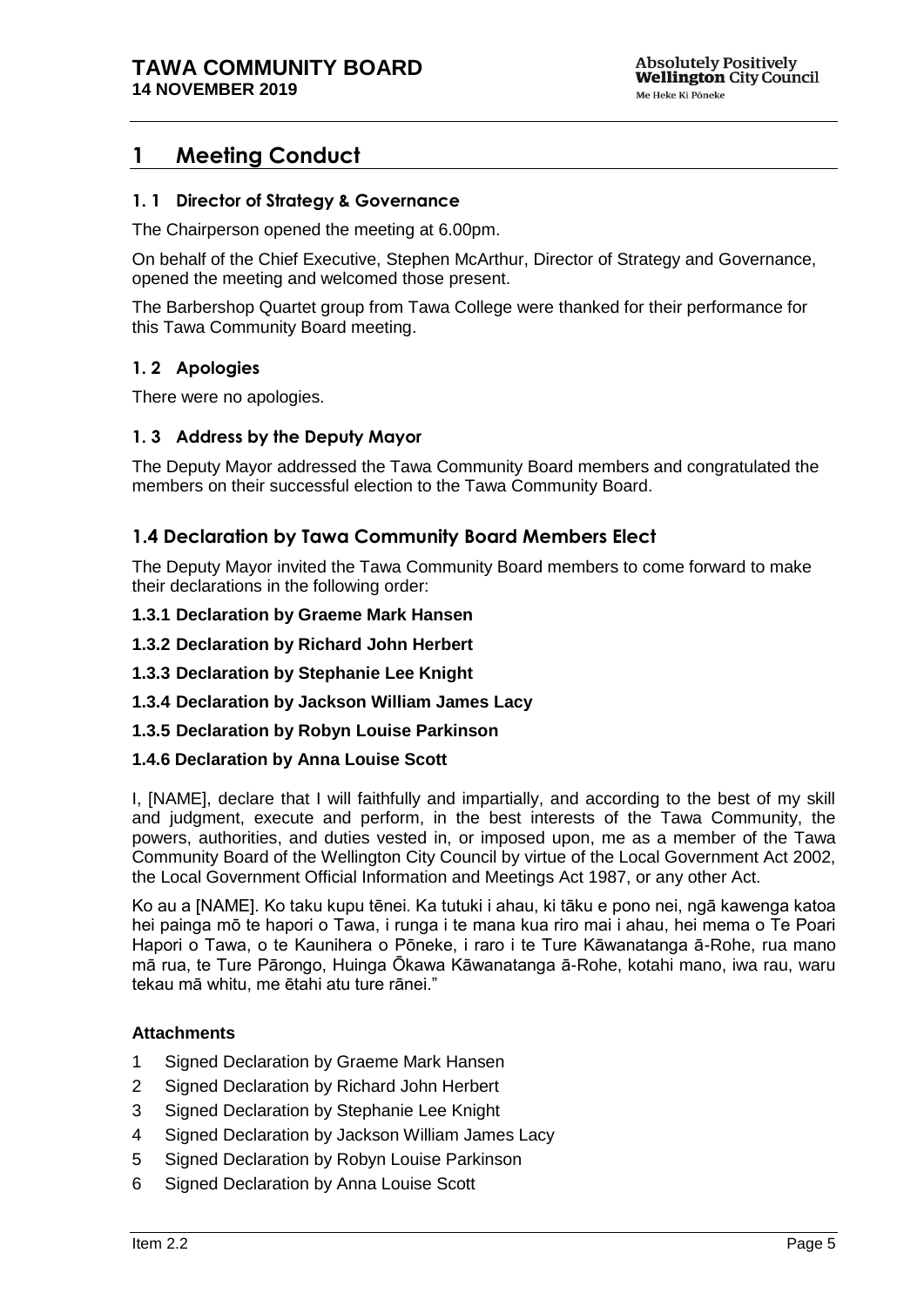### **1. 5 General Explanation by the Chief Executive**

On behalf of the Chief Executive, Stephen McArthur, Director of Strategy and Governance, provided a general explanation to the Tawa Community Board members about their legal responsibilities under various pieces of legislation.

The Local Government Official Information and Meetings Act 1987:

This Act governs the availability of information and is based on the principle that information should be made publicly available, unless one or more specific withholding grounds apply. Matters relating to requests and release of information are administered by officers of the Council.

This Act also sets meeting procedures and requirements. These include:

- the requirement to give public notice of meetings;
- the public availability of the agenda and supporting papers for meetings of the Council, and its committees and subcommittees;
- the circumstances when the Council may resolve to exclude the public from meetings, and the procedure that must be followed in such circumstances; and,
- the responsibility of the Chair to maintain order at meetings.

There are certain other legislative provisions which affect elected members and which they must be aware of. These other laws are:

- i) Local Authorities (Members' Interests) Act 1968
- ii) Crimes Act 1961
- iii) Secret Commissions Act 1910
- iv) Health and Safety at Work Act 2015
- v) Financial Markets Conduct Act 2013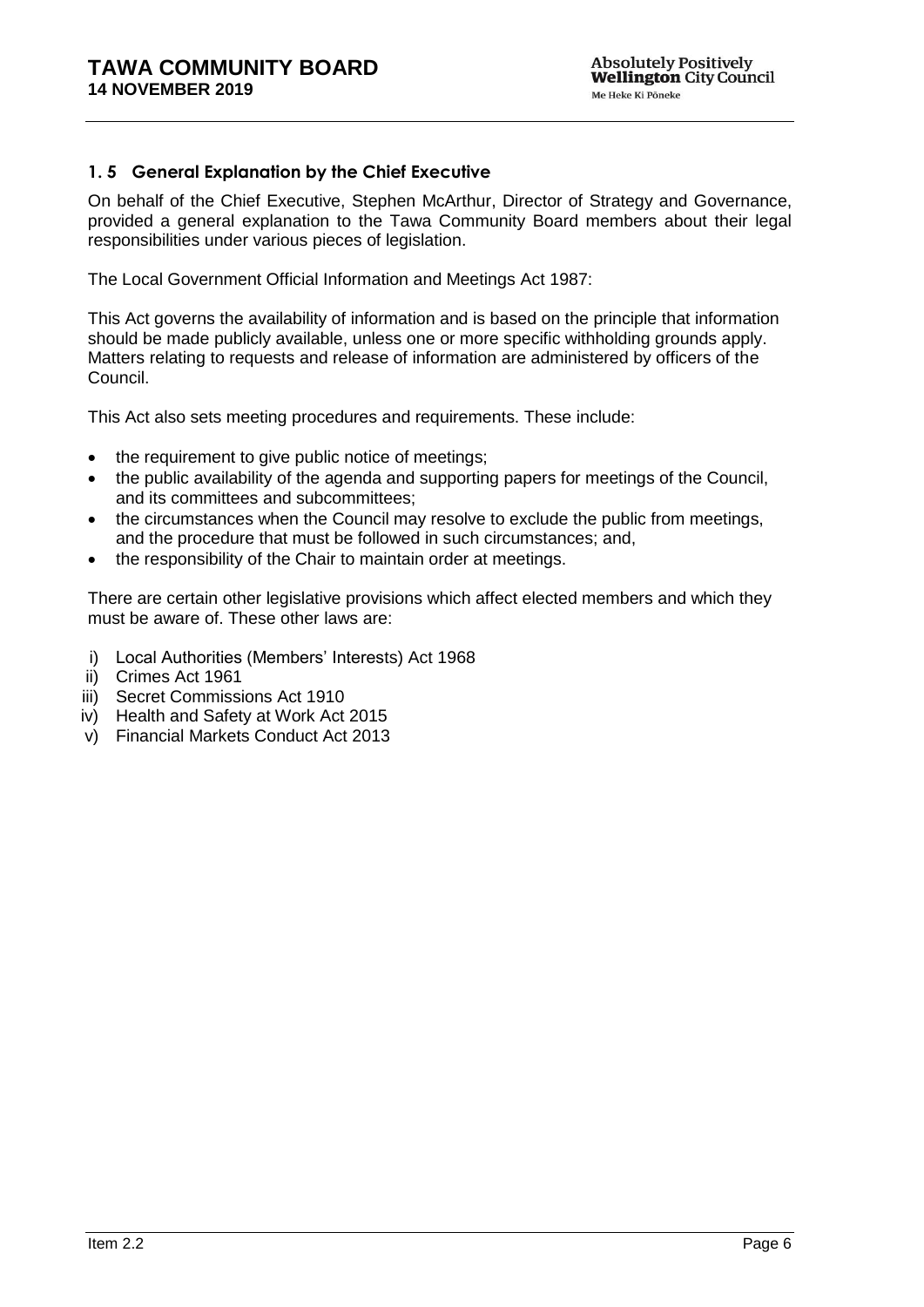## **2. Reports**

### **2.1 Election of Chair and Deputy Chair**

### **Moved Jackson Lacy, seconded Richard Herbert**

### **Recommendation/s**

That the Tawa Community Board:

- 1. Receive the information.
- 2. Agree to nominate and appoint a member of the Tawa Community Board as Chair for the 2019-2022 triennium.
- 3. Agree to nominate and appoint a member of the Tawa Community Board as Deputy Chair for the 2019-2022 triennium.

#### **Moved Robyn Parkinson, seconded Jackson Lacy, the following amendment:**

### **Resolved**

That the Tawa Community Board:

4. Agree to the annual rotation of the Deputy Chair role between members of the Tawa Community Board for the 2019-2022 triennium.

#### **Carried**

### **Moved Jackson Lacy, seconded Richard Herbert the following substantive motion**

### **Resolved**

- 1. Receive the information.
- 2. Agree to nominate and appoint a member of the Tawa Community Board as Chair for the 2019-2022 triennium.
- 3. Agree to nominate and appoint a member of the Tawa Community Board as Deputy Chair for the 2019-2022 triennium.
- 4. Moved to annually rotate the Deputy Chair between members of the Tawa Community Board for the 2019-2022 triennium.

### **Carried**

Stephen McArthur called for the nominations for the appointment of the Chair.

### **Moved Steph Knight, seconded Anna Scott**, the following motion:

That the Tawa Community Board:

2. Agree to nominate and appoint a **Robyn Parkinson** of the Tawa Community Board as Chair for the 2016-2019 triennium.

**Carried**